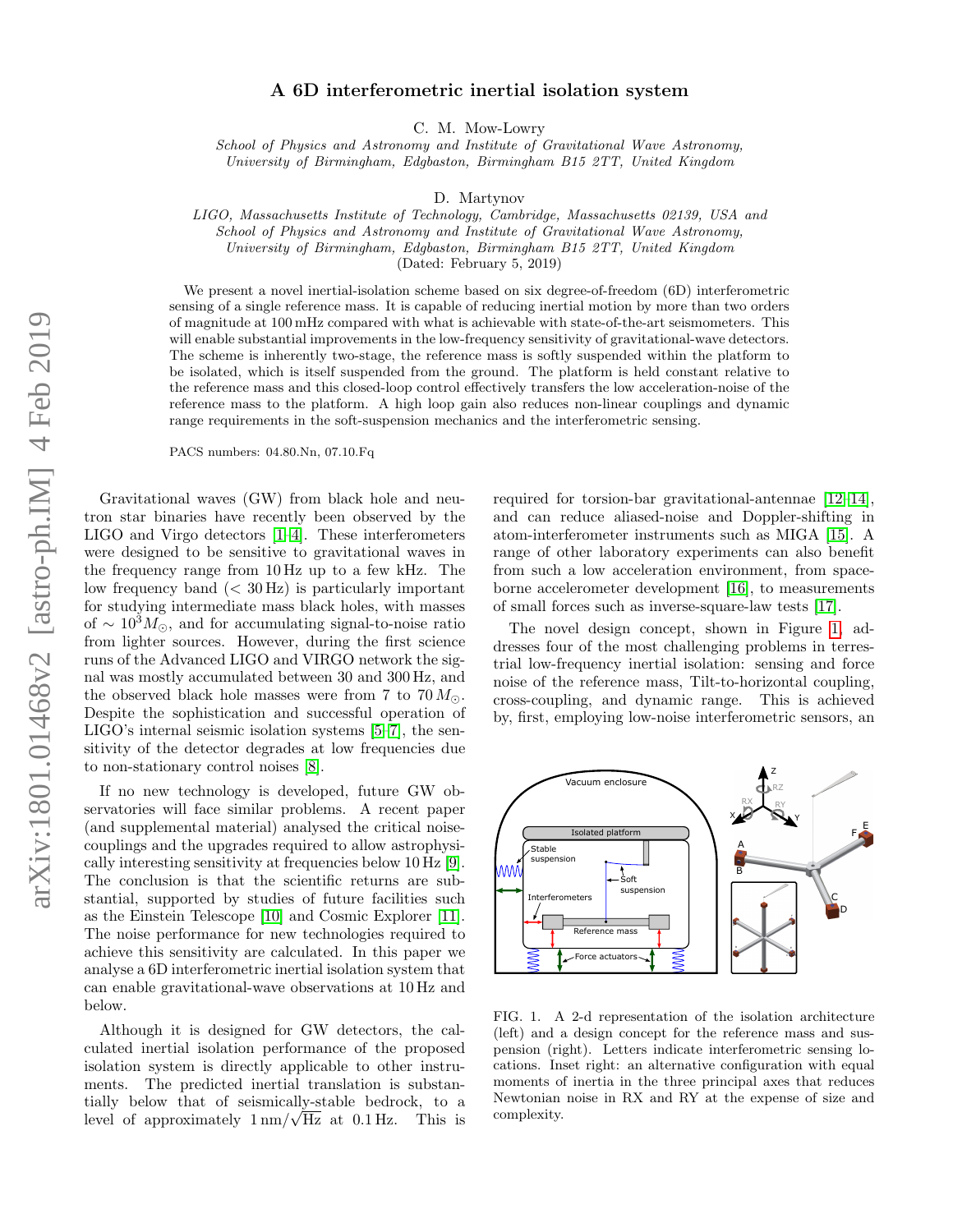ultra-high-quality suspension system, and a high-vacuum enclosure. Second, the tilting resonances are pushed to sufficiently low frequencies to allow them to be precisely sensed. Third, all six degrees of freedom are similarly quiet, such that cross-coupling doesn't spoil the performance. Finally, a high-gain control system suppresses actuation noise and dynamic range requirements in both the soft suspension and the sensing interferometers.

The central reference mass is suspended such that the weakest possible restoring forces, limited only by material properties and geometric constraints, are applied in all degrees of freedom. It is sensed by six interferometers and high-gain control holds their outputs constant such that the isolated platform is fixed relative to the reference mass to a resolution limited by sensing noise. This process is comparable to the drag-free control successfully employed in LISA Pathfinder [\[18\]](#page-7-1), where the spacecraft was manoeuvred around one reference mass, while a second mass was weakly (and periodically) constrained with electro-static actuators.

A key concept in both our proposed 6D isolator and LISA pathfinder is that all six degrees of freedom are simultaneously low-noise, all but eliminating the crosscoupling. In Pathfinder, however, the aim was to shield the reference masses from external forces. In our design, the high-gain control imposes the inertial stability of the reference mass onto the isolated platform. This inherently two-stage topology produces 'terrestrial drag-free control', and it has the potential to transform active inertial isolation.

#### I. LOW-FREQUENCY INERTIAL ISOLATION

The primary limitation of low-frequency inertial isolation systems is tilt-to-horizontal coupling [\[19\]](#page-7-2). The best active system is currently LIGO's ISI, which measures inertial tilt by subtracting the vertical outputs of horizontally separated sensors such as Trillium T-240 seismometers. The angular inertial performance is approximately the same as the seismometer self-noise, but the horizontal sensitivity is degraded by a factor of  $\sqrt{1 + g^2/\omega^4}$ , where g is local gravitational acceleration and  $\omega$  is angular frequency [\[19\]](#page-7-2).

The resulting noise prevents LIGO from significantly reducing the RMS motion of the ground at micro-seismic frequencies,  $\sim 0.1 - 0.2$  Hz. Moreover, the platform motion is amplified between 10 and 70 mHz. The residual platform motion causes angular fluctuations of the test masses with an RMS amplitude of  $0.1 \mu$ rad. To reduce this motion to less than the divergence angle of the LIGO cavities,  $\sim 30 \text{ nrad}$ , wavefront-sensors [\[20\]](#page-7-3) with a control bandwidth of a few Hz are required  $[21]$ . The self-noise of these wavefront-sensors is  $10^{-14}$  rad/ $\sqrt{Hz}$ , and the angular controls degrade LIGO's sensitivity all the way up to 20-30 Hz [\[8\]](#page-6-4).

Two approaches are currently being explored in the LIGO-Virgo collaboration to reduce low-frequency tiltcoupling. The first aims to develop a seismometer that is insensitive to tilt in a particular frequency band [\[22,](#page-7-5) [23\]](#page-7-6). The second aims to actively stabilize the tilt-motion of the isolated platforms using 1D rotation sensors. Custom-built devices with considerably lower self-noise than commercial seismometers have already been installed outside the vacuum system at LIGO [\[24,](#page-7-7) [25\]](#page-7-8).

Our proposed 6D system has two clear advantages over other approaches; it requires only one device to stabilize a platform in all degrees of freedom, and all mechanical degrees of freedom are weakly constrained. In contrast, LIGO's isolation scheme is over-constrained, with at least 12 sensors on each stage, and tilt-free seismometers and 1D rotation sensors both have some stiff degrees of freedom that make them more prone to cross-coupling.

Suspending and tuning a single mass that is very soft in all three angular degrees of freedom will present significant experimental challenges. We will exploit the overlap with 1D rotation sensors and torsion-bar antennae - optically sensed large-moment reference masses - and apply similar solutions for dealing with large long-term drifts and centre-of-mass tuning.

### II. MECHANICAL DESIGN OF THE REFERENCE MASS

The key feature of the mechanical design is the suspension of a large-moment reference mass from a single fusedsilica suspension wire. The combination of low-loss, highstrength material, and a large-moment reference mass is required to reduce the rotational thermal noise enough to allow for a transformational reduction in inertial translation at 0.1 Hz. The large tilt-measurement baseline and high precision interferometric sensing are also required to improve the resolution of the rotation readout.

We propose to suspend the reference mass from a single quasi-monolithic fused-silica fibre [\[26,](#page-7-9) [27\]](#page-7-10), similar to the LIGO and Virgo test mass suspensions, which implies that the fibre attachments do not significantly increase the thermal noise of the mass. High performance in the tilting degrees of freedom (RX and RY as seen in Fig. [1\)](#page-0-0) is crucial. The tilt-modes must have very low resonant frequencies to distinguish them from translational motion and reduce sensing noise.

In our design these criteria are met by combining a large reference mass, a thin, highly-stressed fused silica suspension, and interferometric sensing. The threespoked design in Fig. [1](#page-0-0) meets these requirements.

Weakly constrained mechanical oscillators are prone to long-term drift. To keep the reference mass at its operating point and actively damp the resonant modes, lowfrequency control forces must be applied. The magnitude of the required force is dependent on residual stresses and creep in the suspension materials. To prevent the applied forces from spoiling the isolation performance, we anticipate applying a combination of low-force capacitive actuation, with a dynamic range of  $\sim 10^6$ , and step-wise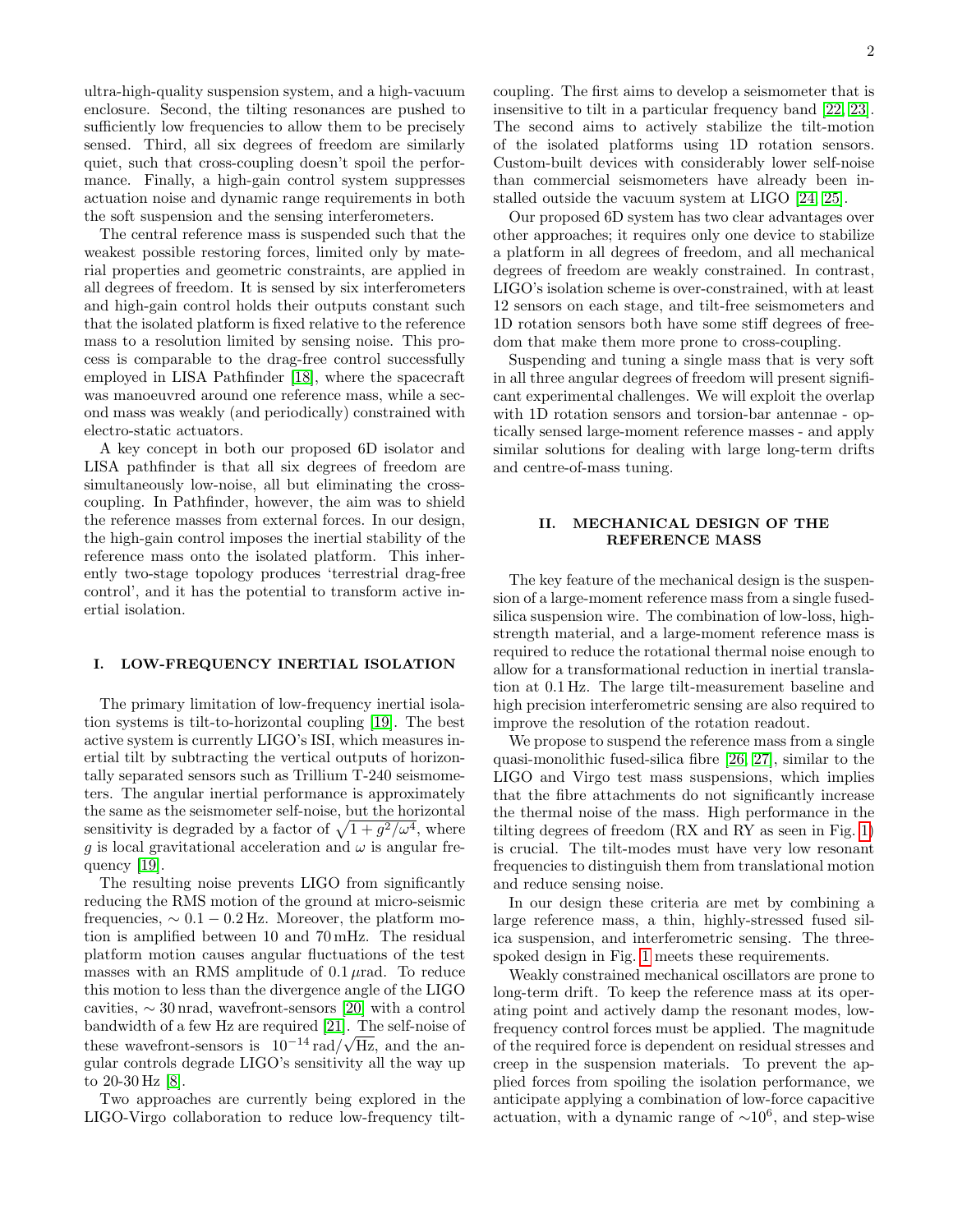| Resonances | Frequency            | Q        |
|------------|----------------------|----------|
| X, Y       | $0.5\,\mathrm{Hz}$   | $10^{9}$ |
| Z          | $1$ Hz               | $10^3$   |
| RX, RY     | $5\,\mathrm{mHz}$    | $10^{5}$ |
| RZ         | $0.7 \,\mathrm{mHz}$ | $10^{6}$ |

<span id="page-2-0"></span>TABLE I. Fundamental resonant frequencies and quality factors of the reference mass suspension.

re-adjustment, either manually or via slip-stick actuation.

In the vertical (Z) direction a standard metal bladespring provides compliance and supports the total mass load [\[28\]](#page-7-11). It might be possible to employ a lower-loss material, but in keeping with other conservative assumptions, we assume that a maraging steel blade will be used, with ∼1000 times larger loss than fused silica.

The fundamental resonant frequencies and quality factors of the six principle modes are shown in Table [I.](#page-2-0) The horizontal translational (X and Y) degrees of freedom are essentially pendulum modes. The vertical (Z) resonance is dominated by the elastic compliance of the blade spring, and the torsion (RZ) by the shear restoring torque of the fibre. The material loss angle of the fibre,  $\phi_{\text{mat}}$ , dominated by surface and thermo-elastic loss, is conservatively assumed to be  $10^{-6}$  [\[29\]](#page-7-12). A fuller description of the assumed material properties and suspension stiffnesses is given in the supplemental material.

The tilt-mode stiffnesses are affected by both elastic and gravitational restoring terms. Assuming the elastic bending length is much shorter than the pendulum length, the elastic angular stiffness of the bending fibre,  $\kappa_{\rm el}$ , can be calculated as shown in [\[30\]](#page-7-13) (and more generally as shown in[\[31\]](#page-7-14)) resulting in

$$
\kappa_{\rm el} = \frac{1}{2} \sqrt{mgEI_{\rm a}}, \tag{1}
$$

where  $mg$  is the tension in the fibre,  $E$  is the elastic modulus, and  $I_a$  is the second moment of area, given by  $I_{\rm a} = \frac{\pi}{4}r^4$  for a circular cross-section fibre of radius r.

For the parameters chosen here, the elastic resonant frequency in tilt is  $\omega_{el} = 2\pi \times 23 \text{ mHz}$ . The inertialequivalent sensing noise rises with  $1/\omega^2$  below this frequency, as seen in Fig. [2](#page-3-0) (left). The proposed resonant frequency of  $\omega_{\rm RX} = 2\pi \times 5$  mHz was chosen to be low enough such that sensing noise in tilt does not degrade translational performance near the blending frequency of ∼10 mHz. Therefore, the centre of rotation should be between 180 and 190  $\mu$ m below the centre of mass, resulting in a resonant frequency between 4 and 7 mHz. Tuning of the centre of mass relative to the centre of rotation with micron-level precision has been demonstrated, with stable long-term performance, in 1D rotation sensors with comparable mass and moment of inertia [\[24\]](#page-7-7).

# III. SENSITIVITY ANALYSIS

We compare the performance of our 6D isolation system with the best commercial seismometers, showing that a substantial reduction of platform motion at LIGO is possible, in turn reducing the required bandwidth of auxiliary control loops by a factor of approximately 5. The predicted performance of the isolation system is limited by several noise sources, and we present an analysis of the dominant noise terms, including contributions from thermal noise of the suspension, sensing noise, temperature gradients, control noise, cross-coupling, and input ground motion.

Since tilt-to-horizontal coupling is the dominant factor in low-frequency horizontal performance, Fig. [2](#page-3-0) shows a noise analysis of both tilt (RX, RY) and horizontal (X, Y) degrees of freedom. The dominant noise source at nearly all frequencies is the sensing noise of the proposed interferometers. The key noise terms are described below.

The input ground rotation must be strongly suppressed by closed-loop control. The 'ground rotation' trace in Fig. [1](#page-0-0) (left) is a crude fit based on measurements made at the LIGO observatories, with a typical  $1/\omega$  slope and a value of  $1 \text{ nrad}/\sqrt{\text{Hz}}$  at 0.1 Hz. An aggressive blending frequency is used to provide strong isolation at 10 mHz.

The reference mass is sensed using 3 horizontal and 3 vertical Michelson-type interferometers at locations marked with capital letters in Fig. [1](#page-0-0) (right). We assume that the interferometers are of the kind, and with sensitivity, recently reported in [\[32\]](#page-7-15). The noise is dominated by the analogue input noise of the ADC system above 0.1 Hz, and by temperature and air-pressure fluctuations at lower frequencies. Significant sensitivity gains can be expected through a combination of environmental and electronic improvements before reaching shot noise, which is  $\sim 10^{-15}$  m/ $\sqrt{Hz}$  for a few milliwatts of power. In the analysis shown here a stick-figure fit is made to the reported sensitivity curve assuming no improvements are made.

The power spectral density of the thermal-noise torque applied by the bottom hinge to the reference mass is determined by the real part of the mechanical impedance

$$
S_{\text{torq}}(\omega) = 4k_{\text{B}}T\text{Re}(Z(\omega)) = 4k_{\text{B}}T\phi_{\text{eff}}\kappa_{\text{el}}/\omega, \quad (2)
$$

where  $k_B$  is Boltzmann's constant, T is the temperature in kelvin, and  $\phi_{\text{eff}}$  is the effective loss angle of the oscillator. The relation between the effective loss angle and the material loss angle is dependent on the geometry of the spring, and in this case  $\phi_{\text{eff}} = \phi_{\text{mat}}/2$  [\[30\]](#page-7-13). The supplemental material contains some further discussion concerning the thermal-noise torque.

All thermal noise curves are calculated assuming that the loss angles of the fibre and blade-spring are frequency independent. We assume that the loss angle of the fibre is greater than the measured loss at the thermo-elastic loss peak [\[29\]](#page-7-12), allowing some margin to account for the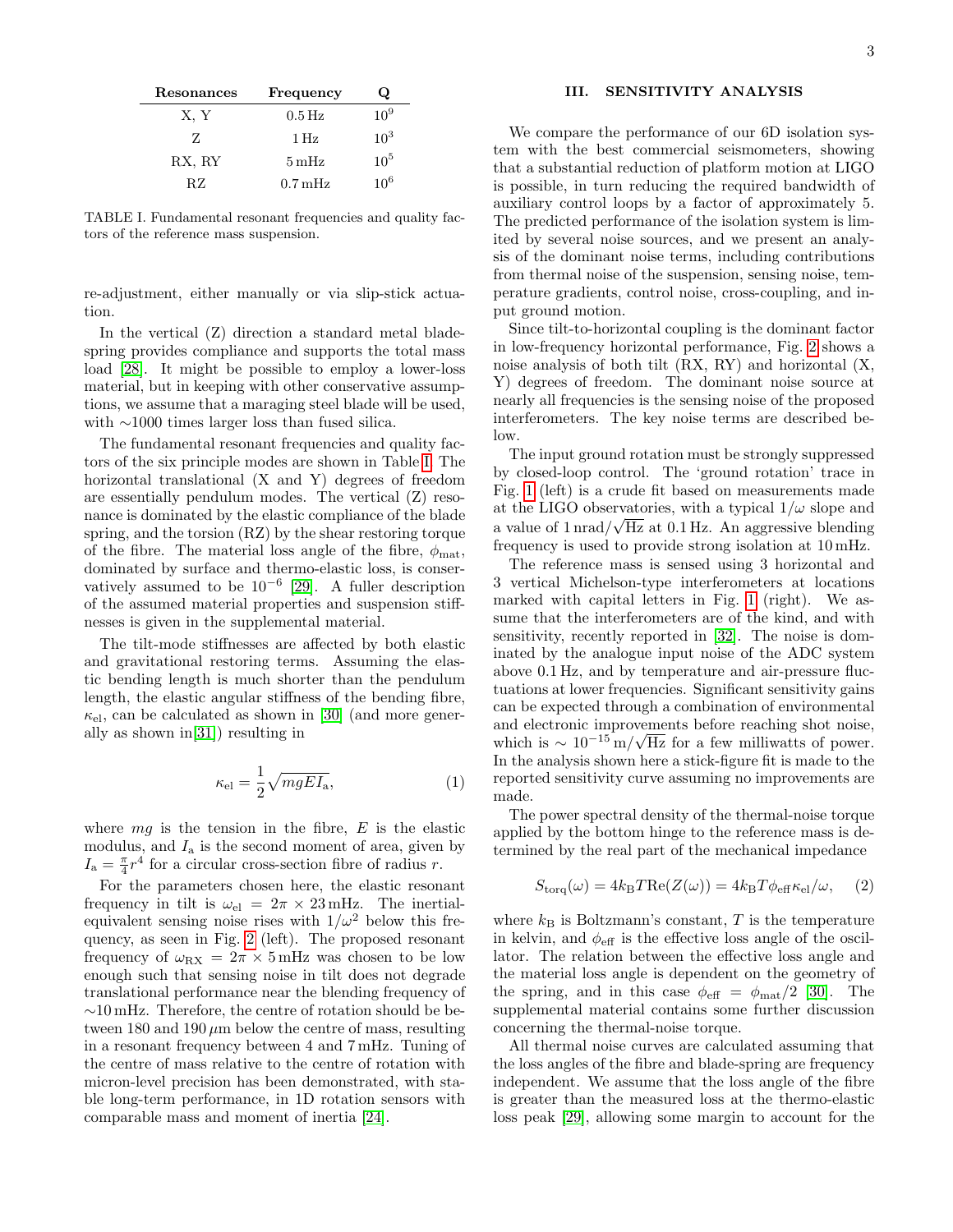

<span id="page-3-0"></span>FIG. 2. A noise budget showing (left) the predicted angular self-noise for rotation around the horizontal axes of the 6D isolator and (right) the predicted horizontal displacement self-noise assuming that the angular noise couples with a factor of  $g/\omega^2$ .

(small) anticipated clamping losses at the metal-glass interfaces.

By design, our 6D seismometer is quiet in all degrees of freedom - the high-gain control system will reduce motion down to our noise limits below a few hertz. This means that cross-coupling, typically a major problem for soft mechanical systems, is all but eliminated as an issue. Additionally, the force-noise (including actuator noise) and cross-couplings of the 'stable isolation' are actively suppressed by the loop gain, and have a negligible impact on the sensitivity.

What remains important is the fundamental tilt-tohorizontal coupling, where we assume that the final inertially-controlled residual rotation shown in Fig. [2](#page-3-0) (left) couples with  $g/\omega^2$  into horizontal translation, and coupling from the (relatively) noisy vertical (Z) direction. Fortunately, the cross-coupling between vertical and other degrees of freedom is small, and we assume a factor of 10<sup>−</sup><sup>3</sup> from thermally-driven vertical motion into horizontal and tilt motion, consistent with Advanced LIGO suspension modelling [\[26\]](#page-7-9). Should it prove necessary, the weak electro-static actuators can be used to fine-tune the reference mass alignment to minimize this coupling.

Thermal expansion makes two distant points of the platform move differentially. We stabilize motion at one point of the platform while the optic is suspended from a different location. We estimate the amplitude spectral a different location. We estimate the amplitude spectral density of the thermal-expansion-driven motion,  $\sqrt{S_{\text{te}}}$ , of the optic suspension point at 1 mHz to be

$$
\sqrt{S_{\text{te}}} = \alpha \Delta T \Delta L = 10^{-9} \frac{\Delta T}{1 \text{ mK}} \frac{\Delta L}{10 \text{ cm}} \frac{\text{m}}{\sqrt{\text{Hz}}},\qquad(3)
$$

where  $\alpha \approx 10^{-5}$  is the coefficient of thermal expansion,  $\Delta T$  is the temperature fluctuation, and  $\Delta L$  is the distance between the optic suspension point and the seismometer. The temperature gradients that cause this relative motion decrease in magnitude as  $1/f$  and they are additionally low-pass filtered by LIGO's vacuum enclosure with a timescale of ∼5 hours. Therefore, above 1 mHz this noise decreases as  $1/f^2$  and should not limit isolation performance.

During the sensitivity analysis, we have attempted to employ conservative performance estimates where possible. The quality factor of fused silica suspension fibres has been observed in all-glass and glass-metal systems at the level indicated. Cross-coupling from the noisy vertical (Z) into the crucial tilt (RX, RY) degrees of freedom is assumed at a reasonable level, even though there is no expected linear coupling. The interferometric sensing noise performance has already been demonstrated, and improvements in that performance can be expected at low frequencies.

Existing small-force (and torque) torsion balance experiments have shown residual forces to be below the requirements of this proposed experiment, see for example [\[33\]](#page-7-16). What remains untested is achieving (nearly) suspension thermal-noise limited performance at very low frequencies with a reference mass with such a large moment of inertia. A detailed technical study combined with experimental demonstration will be required to demonstrate the system's practical feasibility.

## IV. ISOLATION PERFORMANCE AND IMPACT

The '6D optical seismometer' trace in Fig. [3](#page-4-0) represents the total inertial motion in the horizontal direction when all control loops are closed. To avoid adding low-frequency inertial sensing noise to the platform, the feedback signals are blended with position sensor signals at ∼10 mHz, effectively 'locking' the platform to the ground at very low frequencies. At higher frequencies, ground motion leaks through the blending filters (shown in the supplemental material), reducing performance near 0.1 Hz.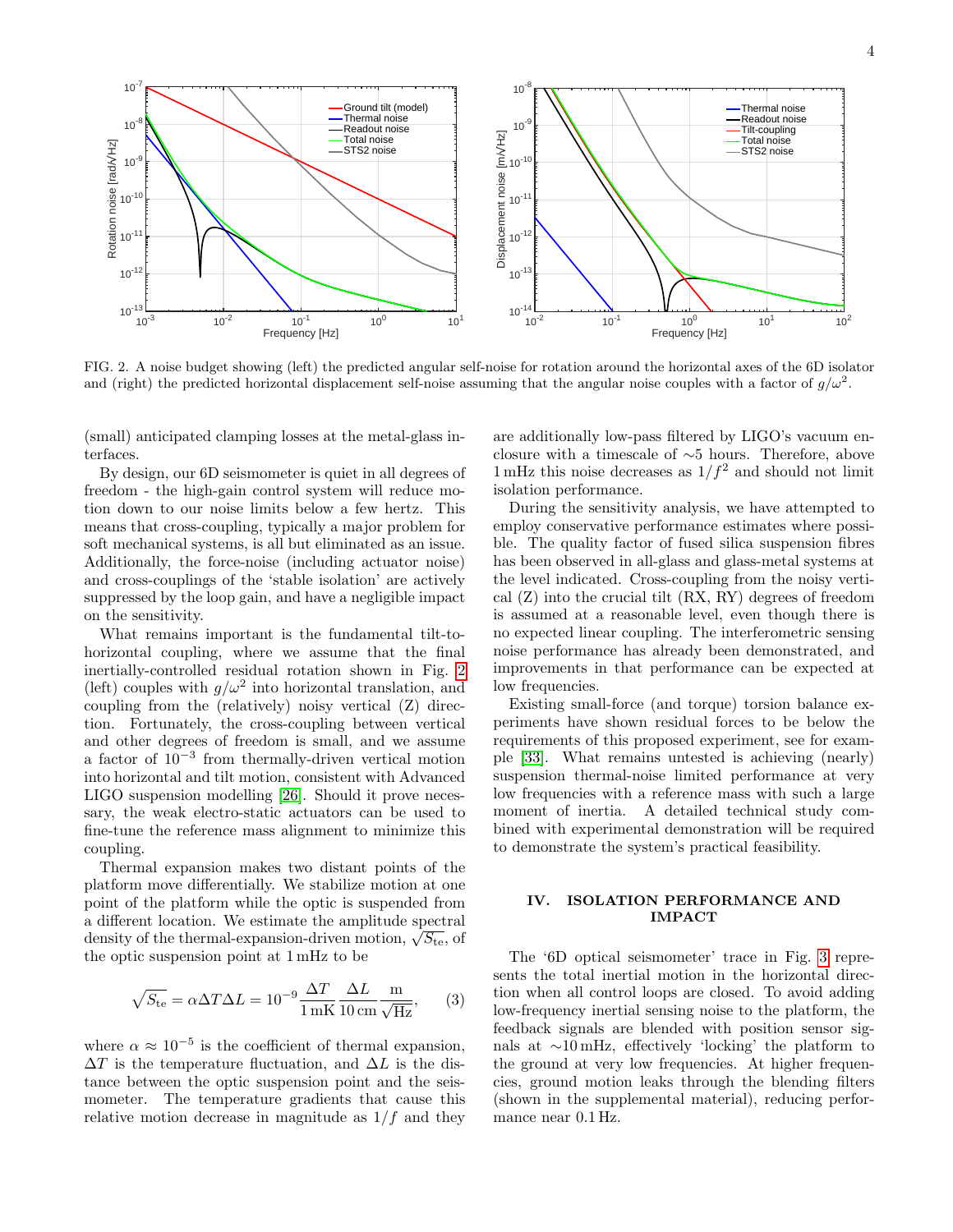

<span id="page-4-0"></span>FIG. 3. A comparison of the achievable residual displacement comparing the use of STS-2 seismometers and the proposed 6D isolation system.

The predicted performance shown is more than two orders of magnitude better than what is possible with state of the art STS-2 seismometers. The RMS displacement is significantly less than a nanometre for all frequencies above 100 mHz. Such isolation will drastically simplify the lock acquisition procedure of gravitational wave detectors, which currently suffer from large low-frequency motion of ∼100 nm over 100 seconds.

During the first science runs, the coincident duty cycle of the two Advanced LIGO instruments was 44%, and each interferometer was in 'observation mode' 66% of the time. For 18% of the run, each instrument was not observing due to ground motion at micro-seismic frequencies, wind, and (small) earthquakes. Assuming that the 6D isolation system enables operation in the presence of this elevated motion, the individual instrument duty cycle could be 81%, in turn increasing the coincident observation time to 66%.

Noise from auxiliary degrees of freedom currently limits the performance of Advanced LIGO performance below 20-30 Hz [\[8\]](#page-6-4). The dominant contribution is from angular control of the test masses, where a closed-loop bandwidth of 2.5 Hz is required to suppress the angular motion to a few nanoradians RMS. With our proposed seismometer, the bandwidth of the auxiliary control loops will be reduced to 0.5 Hz, rendering control noise from these degrees of freedom insignificant for the gravitational wave readout above 5 Hz.

Finally, the proposed seismometer opens a way towards detecting GWs at 5 Hz using ground based detectors. Potential upgrades for the LIGO instruments have recently been proposed [\[9\]](#page-6-5), and a 6D seismometer is a necessary but not sufficient component. A second required element is much improved local sensors for damping of the main suspension chain, and the interferometers proposed here also meet that requirement. The supplemental material

in [\[9\]](#page-6-5) addresses the performance impact (and requirements) for several proposed upgrades. There is no guarantee that eliminating the low-frequency noise sources that currently limit gravitational-wave detectors will allow astrophysically relevant sensitivity below 10 Hz, but the kind of isolation presented here is necessary even if it is not sufficient.

The rich scientific rewards for low-frequency sensitivity, including the detection of intermediate mass black holes up to  $2000M_{\odot}$ , studies at cosmological distances of  $z \approx 6$ , and the possibility of pre-merger alerts for neutron star coalescence [\[34\]](#page-7-17), demand that serious effort is made to address known limitations.

### ACKNOWLEDGMENTS

The authors wish to thank K. Venkateswara, V. Frolov, G. Hammond, B. Lantz, C.C. Speake, J. Harms, A. Freise, and R. Mittelman for useful discussions and advice. C. M-L has received funding from the European Unions Horizon 2020 research and innovation programme under the Marie Sklodowska-Curie grant agreement No 701264. D.M. is supported by the Kavli Foundation.

#### Appendix A: Equations of motion

The equations of motion for the reference mass and suspension are simple in Z and RZ, where only the elastic bending of the blade-spring and the torsional compliance of the suspension fibre (respectively) contribute restoring forces. The X and RY (and similarly Y and RX) degrees of freedom are intrinsically coupled. Fig. [4](#page-5-0) shows a schematic view of the relevant parameters for determining the Lagrangian of the generalized coordinates  $\alpha$  and  $\beta$ , which are approximately equal to the final Cartesian coordinates  $X$  and  $RY$  (or  $Y$  and  $RX$ ). The design parameters for the reference mass and its suspension are shown in Table [II.](#page-5-1)

The flexing of the suspension fibre provides an elastic restoring torque a distance of  $L_{el}$  from its attachment point with an angular spring  $\kappa_{el}$ . The displacement d between the centre of mass and the lower bending point of the fibre can be adjusted to be positive or negative (through the use of a lockable moving mass) to tune the resonant frequencies of the tilting modes. The 2-D Lagrangian is

$$
\mathfrak{L} \approx \frac{mL^2}{2} \dot{\alpha}^2 + mL d\dot{\alpha}\dot{\beta} + \frac{I_{\rm RV}}{2} \dot{\beta}^2
$$

$$
- \frac{mgL}{2} \alpha^2 - \frac{mgd}{2} \beta^2 - \kappa_{\rm el} \alpha^2 + \kappa_{\rm el} \alpha \beta - \frac{\kappa_{\rm el}}{2} \beta^2,
$$
(A1)

which is valid for  $d \ll L, R$  and  $\alpha, \beta \ll 1$ .

From the Lagrangian, the (coupled) equations of motion are derived and solved, creating a stiffness matrix.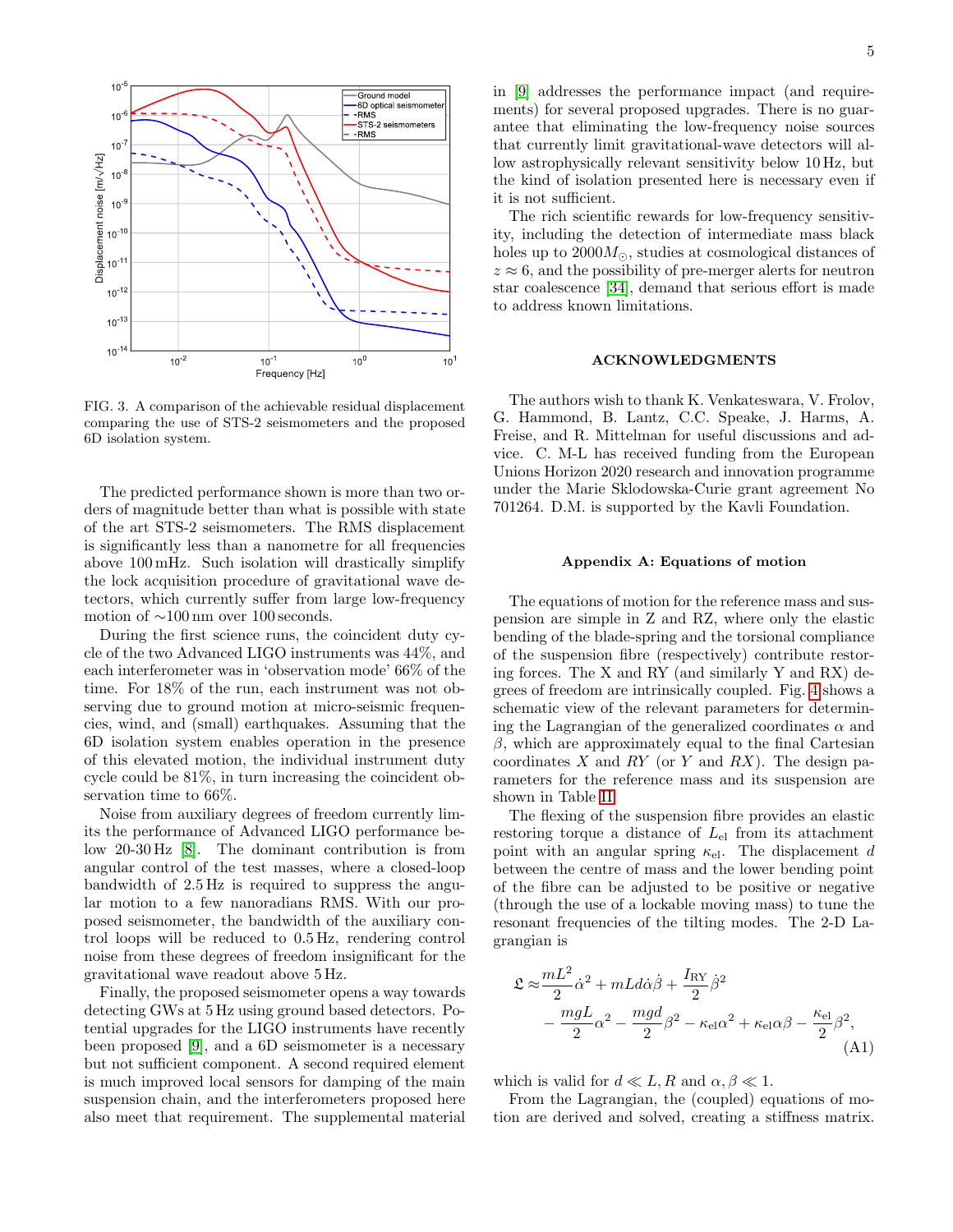

<span id="page-5-0"></span>FIG. 4. A simplified schematic for calculating the equations of motion in the coupled degrees of freedom. The pendulum is of length  $L$  and the reference mass has a total mass  $m$  and a moment of inertia of  $I_{\text{RX}}$  ( =  $I_{\text{RY}}$ ).

| Design property                               | Value                    |  |
|-----------------------------------------------|--------------------------|--|
| Suspended mass                                | $3.8\,\mathrm{kg}$       |  |
| Moments of inertia $(I_{\rm RX}, I_{\rm RV})$ | $0.36\,\mathrm{kg\,m^2}$ |  |
| Moment of inertia $(I_{\rm RZ})$              | $0.72\,\mathrm{kg\,m^2}$ |  |
| Width $(R)$                                   | 0.5 <sub>m</sub>         |  |
| Pendulum length                               | 1 <sub>m</sub>           |  |
| Vertical spring extension $(\Delta z)$        | $0.25\,\mathrm{m}$       |  |
| Fused-silica suspension fibre properties      |                          |  |
| Elastic modulus $(E)$                         | $72\,\mathrm{GPa}$       |  |
| Shear modulus $(S)$                           | 15-25 GPa                |  |
| Diameter                                      | $200 \,\rm \mu m$        |  |
| Fibre stress                                  | 1200 MPa                 |  |
| Material loss angle $(\phi)$                  | $< 10^{-6}$              |  |
|                                               |                          |  |

<span id="page-5-1"></span>TABLE II. Design parameters of the reference mass and its suspension.

From this the normal-mode frequencies can be determined as a function of the design parameters, although in practice the design height  $d$  is adjusted to give the desired resonant frequency in RX and RY.

There are limits to how much the tilt-resonances can be lowered in frequency, such spring-antispring systems are prone to hysteresis and collapse when the quality factor approaches 0.5 [\[35\]](#page-7-18). Ellipticity in the suspension fibre will also make one axis stiffer than the other. However, for the parameters suggested here, neither of these issues are expected to be significant and there is still margin to reduce the total suspended mass (and as such the fibre diameter), resulting in lower elastic (tilt) resonant frequencies.

Tuning the resonant frequency down, or applying a gravitational anti-spring, 'concentrates' the elastic loss, reducing the resulting quality factor like  $\omega_{el}^2/\omega_{RX}^2$  [\[36\]](#page-7-19). While this might initially seem bad, the inertialequivalent motion (or the thermal-noise torque) is only dependent on the loss, regardless of the resonant frequency, and in this case the loss is due to anelasticity in the bending of the suspension wire.

Since the sensitivity of an inertial isolation system is determined by the free response of the reference mass, the thermal noise is given by

<span id="page-5-2"></span>
$$
\sqrt{S_{\rm rot}(\omega)} = \frac{\sqrt{S_{\rm torq}(\omega)}}{\omega^2 I_{\rm RX}}.\tag{A2}
$$

The total suspended mass and the fibre diameter may be adjusted to achieve a constant fibre stress such that  $m \propto r^2$ . Combining main text Eqs. 1 and 2, we find that the thermal-noise torque is proportional to  $m^{\frac{3}{4}}$ , and with supplemental Eq. [A2,](#page-5-2) the resulting angular motion is proportional to  $m^{-\frac{1}{4}}$ , as long as the effective radius does not change with mass.

This weak dependence of thermal noise on the suspended mass means that technical considerations can dictate the design, at the factor of a few level, rather than the elastic resonant frequency or the final quality factor of the RX and RY resonances. The size of the mass,  $R$ , is chosen such that the rotational thermal noise (barely) limits the final longitudinal inertial sensitivity. It can be readily shown that a steel or tungsten wire would have approximately two orders of magnitude worse performance thermal noise performance, and as such unable to produce satisfactory inertial isolation in this 6D system.

While the coupled equations of motion are important for the tilting modes, the fundamental horizontal translation resonances are nearly unaffected by the bottom hinge and material stiffness, and can be well approximated by a simple pendulum. Z and RZ are essentially independent of other degrees of freedom and the fundamental resonant frequencies can be, respectively, determined by the (effective) extension of the blade spring,  $\Delta z$ , and the torsional stiffness of the suspension wire

$$
\omega_{X,Y}^2 = \frac{g}{L},
$$
  

$$
\omega_Z^2 = \frac{g}{\Delta z},
$$
  

$$
\omega_{RZ}^2 = \frac{SJ}{L I_{RZ}},
$$

where  $J = \frac{\pi r^4}{2}$  is the second moment of area of the cylindrical fibre along it's long-axis.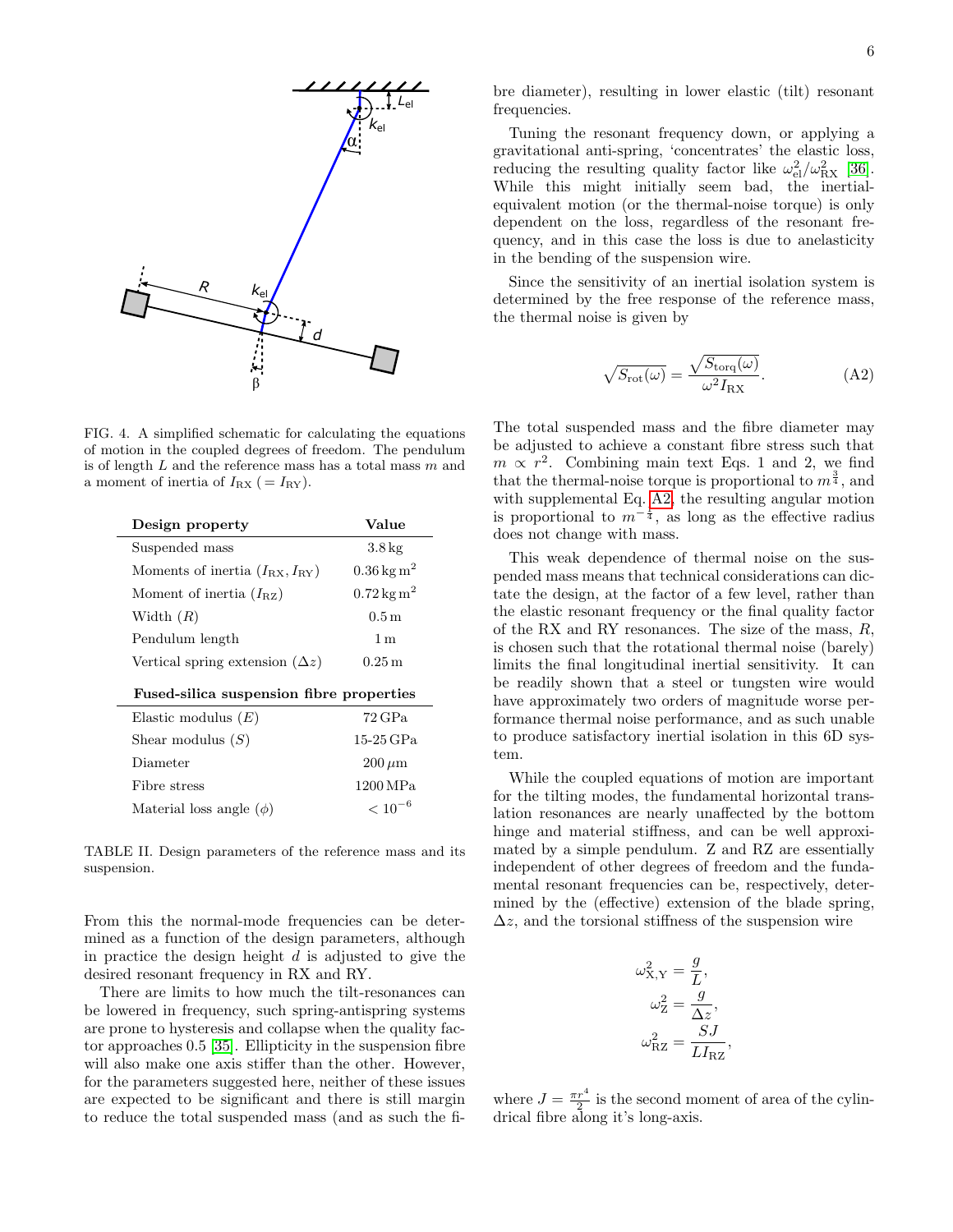

<span id="page-6-12"></span>FIG. 5. Blend filters for 6D and STS-2 seismometers. Signals from position sensors are used below the blending frequency for feedback control, thereby coupling the platform to the ground.

- <span id="page-6-0"></span>[1] The LIGO Scientific Collaboration and The Virgo Collaboration, Phys. Rev. Lett. 116, 061102 (2016), URL [http://link.aps.org/doi/10.1103/PhysRevLett.116.](http://link.aps.org/doi/10.1103/PhysRevLett.116.061102) [061102](http://link.aps.org/doi/10.1103/PhysRevLett.116.061102).
- [2] The LIGO Scientific Collaboration and The Virgo Collaboration, Phys. Rev. Lett. 116, 241103 (2016), URL [http://link.aps.org/doi/10.1103/PhysRevLett.116.](http://link.aps.org/doi/10.1103/PhysRevLett.116.241103) [241103](http://link.aps.org/doi/10.1103/PhysRevLett.116.241103).
- [3] The LIGO Scientific Collaboration and The Virgo Collaboration (LIGO Scientific Collaboration and Virgo Collaboration), Phys. Rev. Lett. 119, 141101 (2017), URL [https://link.aps.org/doi/10.1103/](https://link.aps.org/doi/10.1103/PhysRevLett.119.141101) [PhysRevLett.119.141101](https://link.aps.org/doi/10.1103/PhysRevLett.119.141101).
- <span id="page-6-1"></span>[4] The LIGO Scientific Collaboration and The Virgo Collaboration (LIGO Scientific Collaboration and Virgo Collaboration), Phys. Rev. Lett. 119, 161101 (2017), URL [https://link.aps.org/doi/10.1103/](https://link.aps.org/doi/10.1103/PhysRevLett.119.161101) [PhysRevLett.119.161101](https://link.aps.org/doi/10.1103/PhysRevLett.119.161101).
- <span id="page-6-2"></span>[5] F. Matichard, B. Lantz, R. Mittleman, K. Mason, J. Kissel, B. Abbott, S. Biscans, J. McIver, R. Abbott, S. Abbott, et al., Classical and Quantum Gravity 32, 185003 (2015), URL [http://stacks.iop.org/](http://stacks.iop.org/0264-9381/32/i=18/a=185003) [0264-9381/32/i=18/a=185003](http://stacks.iop.org/0264-9381/32/i=18/a=185003).
- [6] F. Matichard, B. Lantz, K. Mason, R. Mittleman, B. Abbott, S. Abbott, E. Allwine, S. Barnum, J. Birch, S. Biscans, et al., Precision Engineering 40, 273 (2015), ISSN 0141-6359, URL [http://www.sciencedirect.com/](http://www.sciencedirect.com/science/article/pii/S0141635914001561) [science/article/pii/S0141635914001561](http://www.sciencedirect.com/science/article/pii/S0141635914001561).
- <span id="page-6-3"></span>[7] F. Matichard, B. Lantz, K. Mason, R. Mittleman, B. Abbott, S. Abbott, E. Allwine, S. Barnum, J. Birch, S. Biscans, et al., Precision Engineering 40, 287 (2015), ISSN 0141-6359, URL [http://www.sciencedirect.com/](http://www.sciencedirect.com/science/article/pii/S0141635914002098) [science/article/pii/S0141635914002098](http://www.sciencedirect.com/science/article/pii/S0141635914002098).
- <span id="page-6-4"></span>[8] D. V. Martynov et al., Phys. Rev. D 93, 112004 (2016),

### Appendix B: Sensor blending filters

At low frequencies the sensitivity of LIGO's inertial sensors degrades as  $\sim 1/f^{4.5} - 1/f^5$  as shown in maintext Fig. 2 (right). In order to avoid contamination of the optical bench motion with this noise, LIGO high passes signals from inertial sensors below a particular frequency. Instead, signals from position sensors that measure the relative motion between the ground and the bench with high precision are used. The sensor blending frequency is determined by the combination of ground-motion injection and seismometer noise, and for both the STS-2 and 6D optical seismometers, it is chosen to minimize the RMS velocity of the isolated platform as a result of the combination of these terms. It is possible to lower the blend frequency, improving performance at 0.1 Hz, at the expense of substantially increased low-frequency motion.

Fig. [5](#page-6-12) shows blending filters used to calculate the residual motion of the optical bench shown in main-text Fig. 3 with the 6D seismometer (10 mHz blend) and STS-2 seismometers (40 mHz blend). In each case the low- and high-pass filters are complementary (the sum is equal to one).

URL [http://link.aps.org/doi/10.1103/PhysRevD.](http://link.aps.org/doi/10.1103/PhysRevD.93.112004) [93.112004](http://link.aps.org/doi/10.1103/PhysRevD.93.112004).

- <span id="page-6-5"></span>[9] H. Yu, D. Martynov, S. Vitale, M. Evans, D. Shoemaker, B. Barr, G. Hammond, S. Hild, J. Hough, S. Huttner, et al., Phys. Rev. Lett. 120, 141102 (2018), URL [https://link.aps.org/doi/10.1103/PhysRevLett.](https://link.aps.org/doi/10.1103/PhysRevLett.120.141102) [120.141102](https://link.aps.org/doi/10.1103/PhysRevLett.120.141102).
- <span id="page-6-6"></span>[10] B. Sathyaprakash, M. Abernathy, F. Acernese, P. Ajith, B. Allen, P. Amaro-Seoane, N. Andersson, S. Aoudia, K. Arun, P. Astone, et al., Classical and Quantum Gravity 29, 124013 (2012), URL [http://stacks.iop.org/](http://stacks.iop.org/0264-9381/29/i=12/a=124013) [0264-9381/29/i=12/a=124013](http://stacks.iop.org/0264-9381/29/i=12/a=124013).
- <span id="page-6-7"></span>[11] B. P. Abbott, R. Abbott, T. D. Abbott, M. R. Abernathy, K. Ackley, C. Adams, P. Addesso, R. X. Adhikari, V. B. Adya, C. Affeldt, et al., Classical and Quantum Gravity 34, 044001 (2017), URL [http://stacks.iop.](http://stacks.iop.org/0264-9381/34/i=4/a=044001) [org/0264-9381/34/i=4/a=044001](http://stacks.iop.org/0264-9381/34/i=4/a=044001).
- <span id="page-6-8"></span>[12] M. Ando, K. Ishidoshiro, K. Yamamoto, K. Yagi, W. Kokuyama, K. Tsubono, and A. Takamori, Phys. Rev. Lett. 105, 161101 (2010), URL [https://link.aps.](https://link.aps.org/doi/10.1103/PhysRevLett.105.161101) [org/doi/10.1103/PhysRevLett.105.161101](https://link.aps.org/doi/10.1103/PhysRevLett.105.161101).
- [13] D. J. McManus, M. J. Yap, R. L. Ward, D. A. Shaddock, D. E. McClelland, and B. J. J. Slagmolen, Journal of Physics: Conference Series 716, 012027 (2016), URL [http://stacks.iop.org/1742-6596/716/](http://stacks.iop.org/1742-6596/716/i=1/a=012027) [i=1/a=012027](http://stacks.iop.org/1742-6596/716/i=1/a=012027).
- <span id="page-6-9"></span>[14] T. Shimoda, N. Aritomi, A. Shoda, Y. Michimura, and M. Ando, Phys. Rev. D 97, 104003 (2018), URL [https:](https://link.aps.org/doi/10.1103/PhysRevD.97.104003) [//link.aps.org/doi/10.1103/PhysRevD.97.104003](https://link.aps.org/doi/10.1103/PhysRevD.97.104003).
- <span id="page-6-10"></span>[15] B. Canuel, A. Bertoldi, L. Amand, E. Borgo di Pozzo, B. Fang, R. Geiger, J. Gillot, S. Henry, J. Hinderer, D. Holleville, et al., ArXiv e-prints (2017), 1703.02490.
- <span id="page-6-11"></span>[16] Z. B. Zhou, L. Liu, H. B. Tu, Y. Z. Bai, and J. Luo, Classical and Quantum Gravity 27, 175012